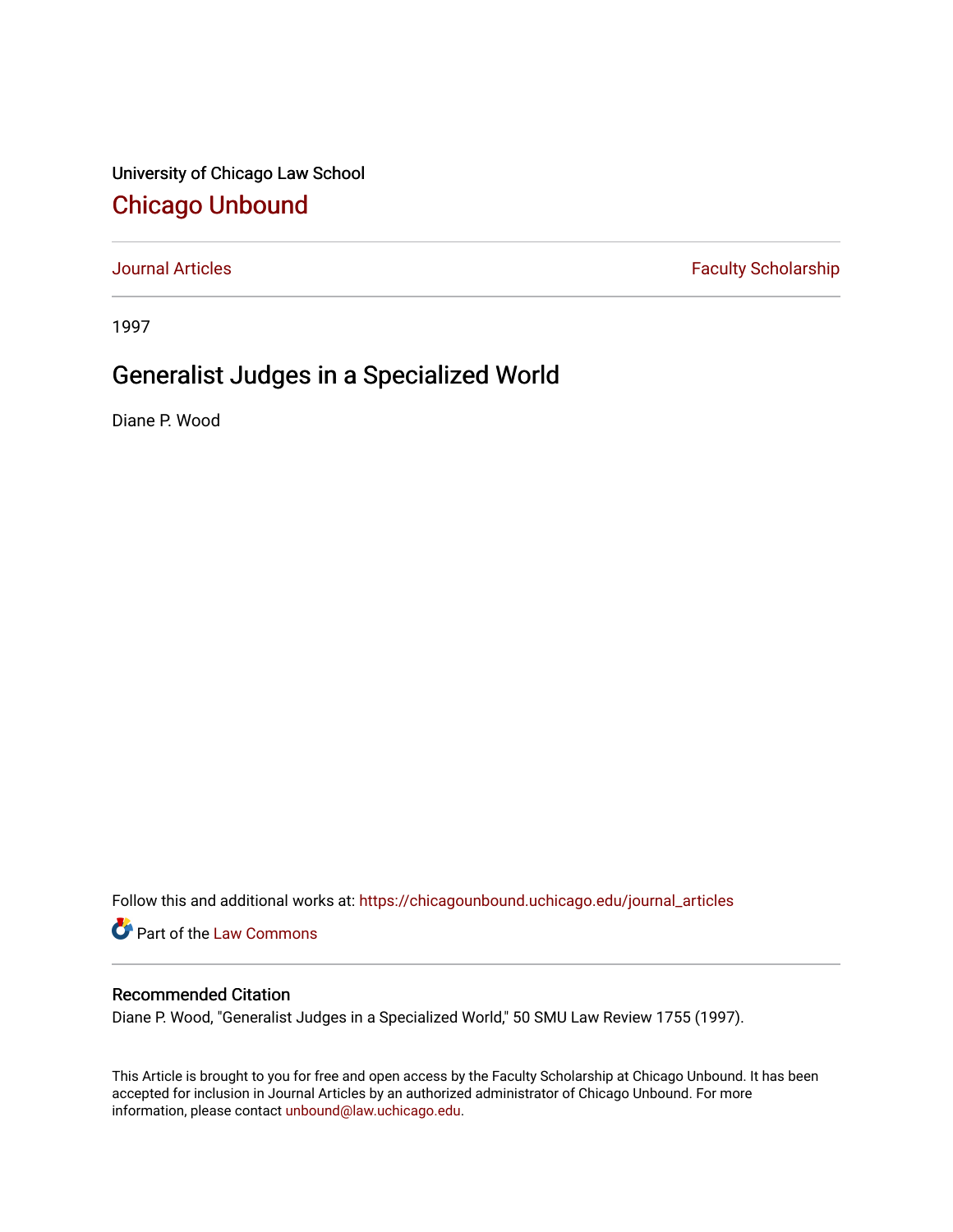# **Speech**

# **GENERALIST JUDGES IN A SPECIALIZED WORLD**

*Diane P. Wood\**

than I can easily say to be here in Dallas delivering the lecture in honor of one of the greatest people I have ever had the privilege of knowing-and more than knowing, with whom I worked, from whom I learned about the law and about life, and to whom I will always owe a tremendous debt of gratitude. Four days before the Judge passed away, I received a telephone call from the White House informing me that President Clinton intended to nominate me to the vacant position on the United States Court of Appeals for the Seventh Circuit-subject, of course, to the voluminous background checks that had to be completed before he made his final decision and to the advice and consent of the United States Senate. Thrilled and honored, I picked up the telephone, called Dallas, and reached Judge Goldberg, in his office as always. I will never forget his immediate enthusiastic and supportive reaction: "You will be a great judge," he said, and something in his voice gave me the feeling that he was passing a baton along to me. He brushed away, with that wonderful confidence all of us who knew him had come to count on, my protestations that this was just the first step, that I still had a lot to learn from him, and that only time would tell how well I managed on the bench. Sadly, only a few days later, it turned out that I would have to travel this road on my own, but not without my many rich memories of the Judge's own example to guide me. Now, a little more than a year and a half into the job, I am here to share with you some of my observations about the amazing institution of the federal judiciary, of which I am now a part.

Ask any federal judge-especially any relatively new federal judgewhat impresses him or her about the job, and you are likely to hear something about the remarkable diversity of cases that come before the federal courts. Unless one suffers from the vices of arrogance or

**<sup>\*</sup>** Circuit Judge, United States Court of Appeals for the Seventh Circuit. Judge Wood delivered this speech at the SMU School of Law on February 11, 1997, as part of the Eighth Annual Judge Irving L. Goldberg Lecture Series.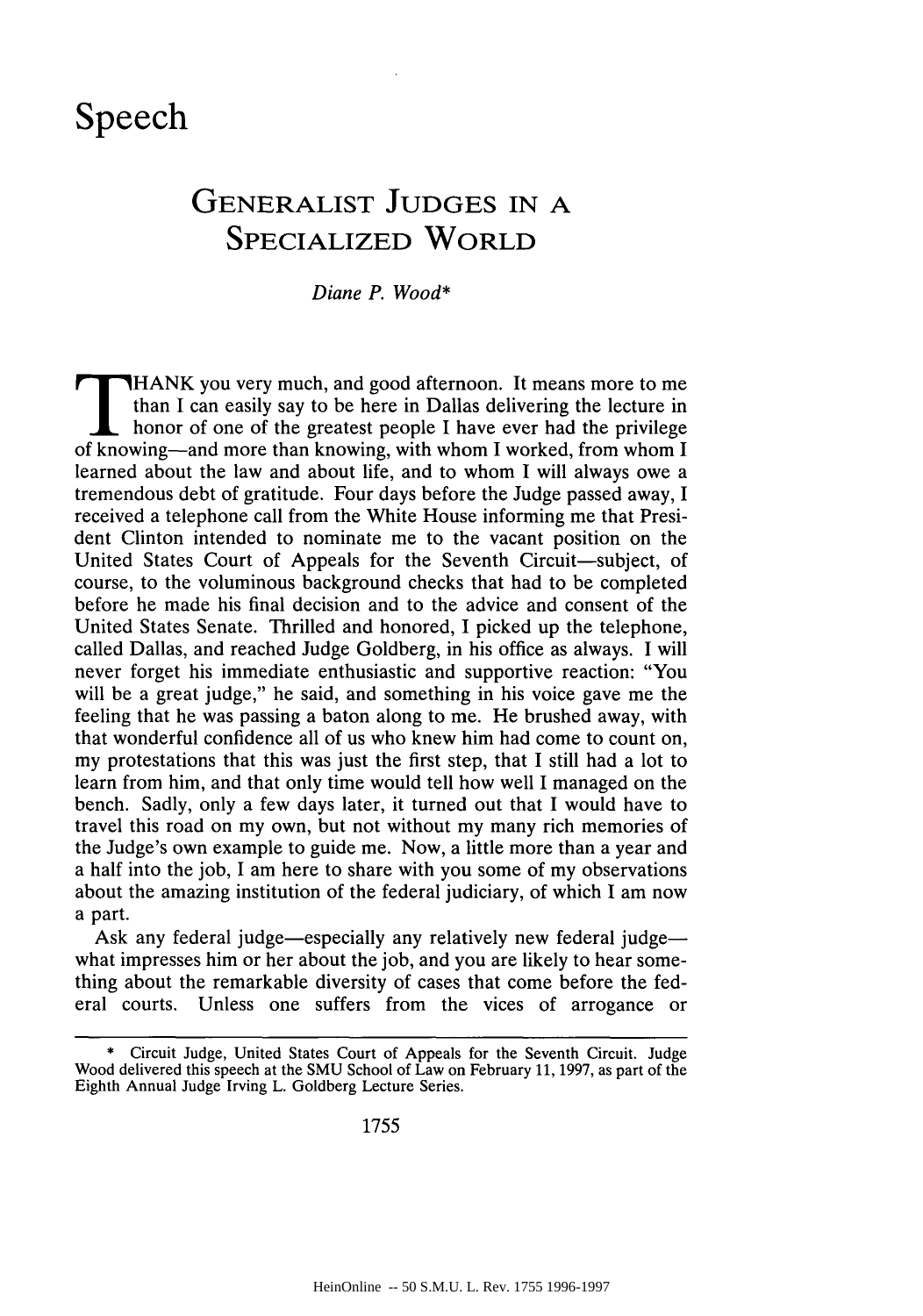overconfidence, a little voice might whisper from time to time that there is a risk of winding up "a mile wide and an inch deep" when it comes to legal expertise—jack of all trades but master of none.

Judges in most other countries are often staggered by the breadth of the American federal judge's writ, and we are seeing some movement in our own state courts toward increasing judicial specialization. The question whether the federal courts should, in some fashion or another, become increasingly specialized is obviously not a new one; we already have a few specialized federal courts, and some observers have called for more. Given the pressing caseload, particularly in the lower federal courts, and the increasing complexity of the society whose disputes we resolve, it seems clear that we have not seen the last of the debate. Looking at the subject both historically and comparatively, I will offer my own observations on the way that generalist federal courts and their judges can operate in the specialized world of the waning years of the twentieth century. I conclude, perhaps counterintuitively, that in such a world we need generalist judges more than ever for the United States federal courts.

# I. CONTINUITY IN THE FEDERAL COURTS; CHANGE IN THE OUTSIDE WORLD

Most snapshots of the world two hundred years ago, from about 1789 through 1797, would reveal a place nearly unrecognizable to us today. America at that time had a largely agricultural economy, still influenced by its recent colonial status. The transportation and communication networks that have, over time, become the envy of the world, were in their infancy. Industrialization had begun, following the pattern established in England, but the decades following the War saw leaps and bounds in American industrial capacity as the new country in short order replicated the English Industrial Revolution that had been going on for more than fifty years across the Atlantic. And the economic story is just the beginning. Socially, this was a world that still tolerated human slavery, that gave the vote only to propertied men, and that had not yet heeded Abigail Adams's admonition to "Remember the ladies." Yet there would be elements of the familiar as well. Intellectually, the end of the eighteenth century in America was a time of tremendous creativity. It was the end of the Age of Enlightenment, which had crossed over to the New World, and the genius of James Madison, Thomas Jefferson, Alexander Hamilton, John Adams, and many others had just put in place the fundamental institutions of our country.

One of those institutions was, of course, the Judicial Branch of the new government: the "[S]upreme Court and **...** such Inferior Courts as the Congress may from time to time ordain and establish"1 (which the First Congress promptly did). What were the earliest federal judges doing, at the dawn of the Republic under the 1789 Constitution? To an astonishing

<sup>1.</sup> U.S. **CONST.** art. III, § 1.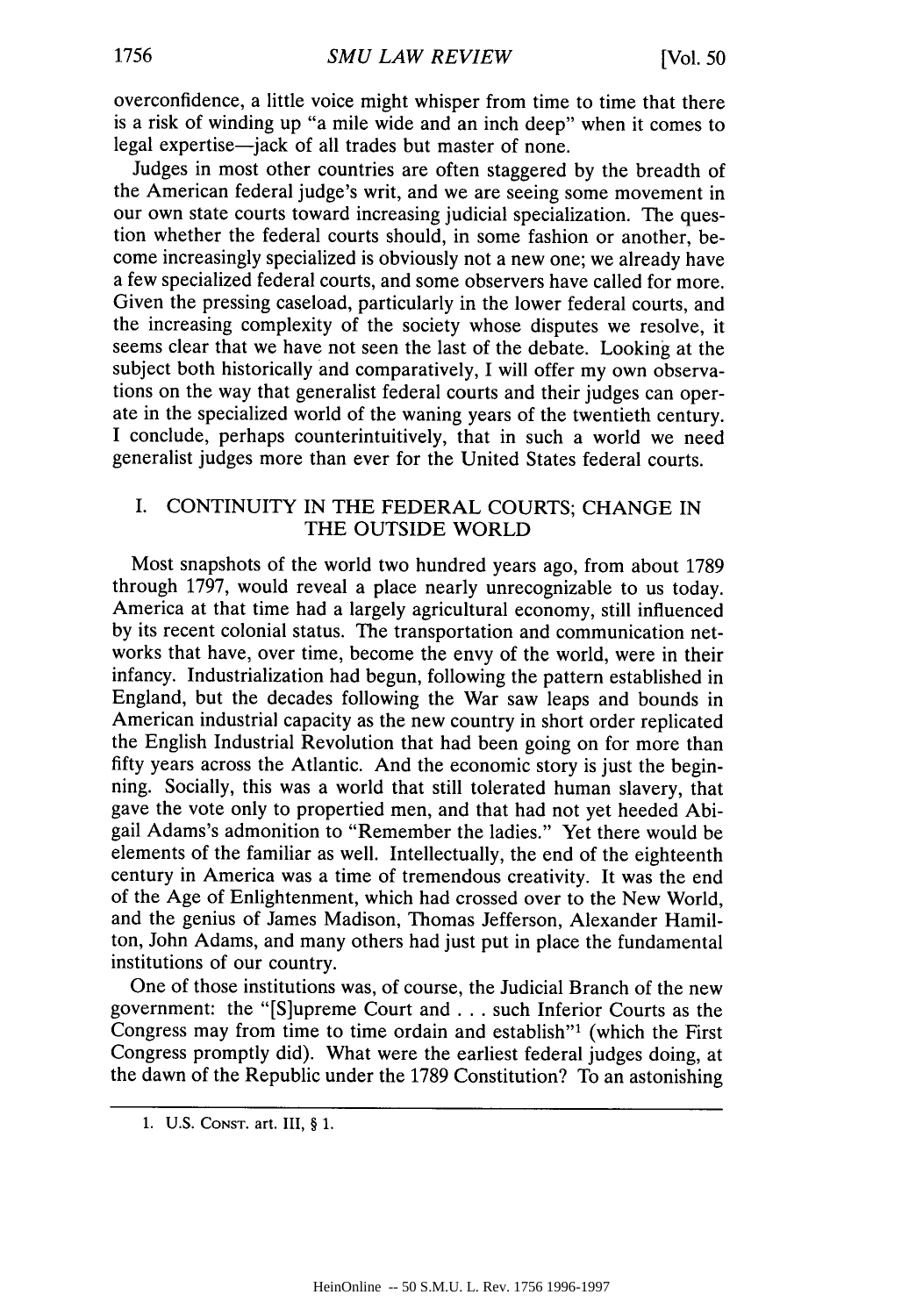degree, the answer is "the same thing they are doing today." A brief look at volumes 2 and 3 of Dallas's Reports eloquently tells the tale of what occupied the Circuit Courts and the Supreme Court of the time. (No pun intended: the first Reporter of Decisions for the U.S. Supreme Court was A.J. Dallas.) Volume 1 of the *U.S. Reports* covers the period before 1789 and is devoted exclusively to cases from the courts of Pennsylvania. The bulk of Volume 2 (also known as 2 Dallas) is also devoted to Pennsylvania cases, but it includes eight admiralty cases from the Federal Court of Appeals established under the Articles of Confederation, covering the years from 1781 through 1787. Most importantly for our purposes, it reports both the decisions of the U.S. Circuit Court for the Pennsylvania District from the April Term 1792 through the April Term 1798 and the first reported decisions from the U.S. Supreme Court, starting with the Court's first rules issued in the February Term 1790 and going through *Chisholm v. Georgia.2* By the time we get to the third volume of Dallas's Reports, the ratio has shifted overwhelmingly in favor of the U.S. Supreme Court's own decisions, although there are still a few Pennsylvania Supreme Court decisions and U.S. Circuit Court decisions in the volume.

A wide variety of subjects occupied the Circuit Court for the District of Pennsylvania. Of the twenty-nine reported decisions, at least ten dealt with traditional common law topics, such as the enforceability of contracts, $3$  recording of mortgages, $4$  land title and rights, $5$  tort, $6$  and bills of exchange.<sup>7</sup> At the same time, the court was entertaining some of the first federal criminal law matters, mostly arising out of Shays' Rebellion, under a new federal treason statute.<sup>8</sup> Another federal crime that shows up a few times is the unauthorized conversion of a merchant vessel into a warship.<sup>9</sup> A number of the decisions dealt with various points of procedure, as the federal court began to develop its own rules independently from the state courts (in spite of the Conformity Act). 10 And finally, the court was beginning to construe the U.S. Constitution, in cases dealing with the naturalization power,<sup>11</sup> jurisdiction over cases affecting foreign

- 4. Brudenell v. Vaux, 2 U.S. (2 Dall.) 302 (C.C.D. Pa. 1794).
- 5. Vanhorne's Lessee v. Dorrance, 2 U.S. (2 Dall.) 304 (C.C.D. Pa. 1795).
- 6. Hulsecamp v. Teel, 2 U.S. (2 Dall.) 358 (C.C.D. Pa. 1796).
- 7. Wilkinson v. Nicklin, 2 U.S. (2 Dall.) 396 (C.C.D. Pa. 1798).

*8. See* United States v. The Insurgents of Pa., 2 U.S. (2 Dall.) 335 (C.C.D. Pa. 1795); United States v. Stewart, 2 U.S. (2 Dall.) 343 (C.C.D. Pa. 1795); United States v. Porter, 2 U.S. (2 Dall.) 345 (C.C.D. Pa. 1795); United States v. Vigol, 2 U.S. (2 Dal].) 346 (C.C.D. Pa. 1795); United States v. Mitchell, 2 U.S. (2 Dall.) 348 (C.C.D. Pa. 1795).

9. United States v. Guinet, 2 U.S. (2 Dall.) 321 (C.C.D. Pa. 1795).

10. *See, e.g.,* Symes's Lessee v. Irvine, 2 U.S. (2 Dall.) 383 (C.C.D. Pa. 1798); Hollingsworth v. Adams, 2 U.S. (2 Dall.) 396 (C.C.D. Pa. 1798); Anonymous, 2 U.S. (2 Dall.) 382 (C.C.D. Pa. 1797); United States v. Parker, 2 U.S. (2 Dall.) 373 (C.C.D. Pa. 1797); *The Insurgents,* 2 U.S. (2 Dall.) at 335.

11. Collet v. Collet, 2 U.S. (2 Dall.) 294 (C.C.D. Pa. 1792) (concurrent with states).

<sup>2. 2</sup> U.S. (2 Dall.) 419 **(C.C.D.** Pa. 1793).

<sup>3.</sup> Livingston v. Swanwick, 2 U.S. (2 Dall.) 300 (C.C.D. Pa. 1793); Parasset v. Gautier, 2 U.S. (2 Dall.) 330 (C.C.D. Pa. 1795).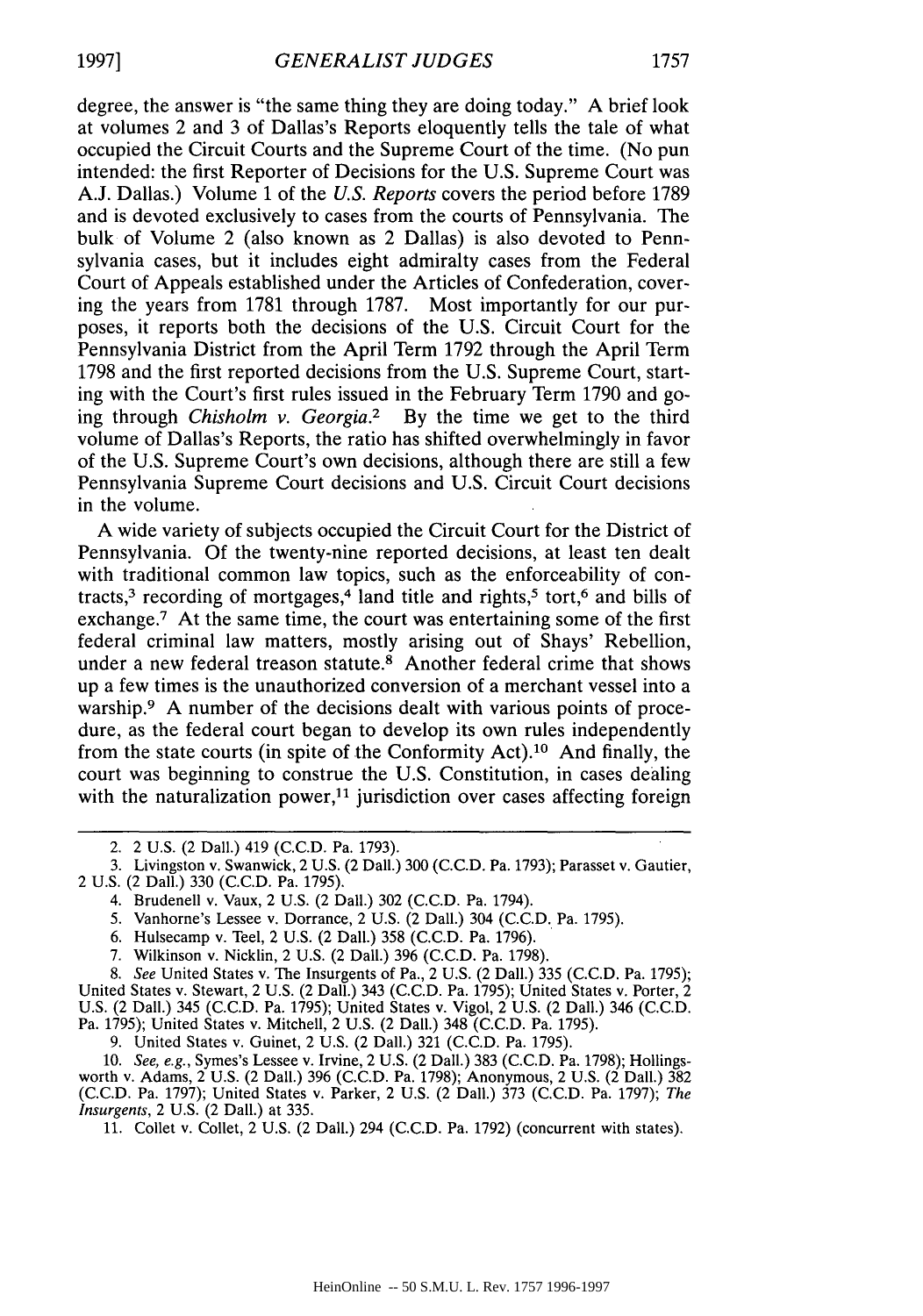consuls,<sup>12</sup> the full faith and credit clause as it related to recognition and enforcement of judgments from other states, 13 and the limited jurisdiction of the federal courts.14 The court had cases at law and in equity. In short, although the details obviously vary, the Circuit Court for the District of Pennsylvania had a caseload that would be quite recognizable to a federal judge today. The same pattern appears when we look at the cases before the Supreme Court itself, although there were only eight reported in 2 Dallas.

I am not saying, of course, that there have been no changes in the workload of the federal courts since the late eighteenth century. Plainly, that is not the case. The courts began with diversity jurisdiction and the specific grounds of federal question jurisdiction that Congress chose to implement. Not until 1875 did they acquire general federal question jurisdiction, and the judicial role in the administrative state again permanently and profoundly changed the business of the courts. Notwithstanding these important changes, what is striking is that the *scope* of business has remained remarkably consistent. The Chief Judge of the U.S. Court of Appeals for the Seventh Circuit, Richard Posner, has pointed out in his book, *The Federal Courts: Challenge and Reform,15* the considerable growth in federal caseloads over the period between 1904 and 1995-from a total of 33,376 cases in the district courts in 1984 to 283,688, and from only 1160 appeals in the courts of appeals to 1995's 49,625. That period of time has not, however, seen major changes in the organization of the lower federal courts. The key change for the Supreme Court has been the move toward nearly total discretion over its docket, first in 1925 and then in 1988—a change that allows the Court to choose what kinds of cases it will hear, but that certainly does not diminish the variety of subject matters and legal questions it receives in its 7000 some petitions for certiorari each year.

During the October Term 1996, the Supreme Court decided seventyfive cases with full opinions—an unusually low number, but even so one in which the continued diversity of the docket was apparent. Aside from the high-profile constitutional cases, like *Seminole Tribe of Florida v. Florida,16 Romer v. Evans,17 United States v. Virginia,18* and *Shaw v. Hunt*,<sup>19</sup> the Court was deciding cases in considerably less glamorous areas—equally important to the parties, naturally, but less likely to grab headlines. To name only a few, it decided that a creditor-bank could place an administrative freeze on a Chapter 13 bankrupt's checking account without violating the automatic stay provision of the bankruptcy

<sup>12.</sup> United States v. Ravara, 2 U.S. (2 Dali.) 297 (C.C.D. Pa. 1793).

<sup>13.</sup> Armstrong v. Carson's Executors, 2 U.S. (2 Dali.) 302 (C.C.D. Pa. 1794).

<sup>14.</sup> United States v. Worrall, 2 U.S. (2 Dali.) 384 (C.C.D. Pa. 1798) (no general federal criminal jurisdiction).

*<sup>15.</sup>* RICHARD POSNER, **THE** FEDERAL **COURTS: CHALLENGE AND** REFORM (1996).

<sup>16.</sup> **116 S.** Ct. 1114 (1996).

<sup>17. 116</sup> **S.** Ct. 1620 (1996).

<sup>18. 116</sup> **S.** Ct. 2264 (1996).

**<sup>19. 116</sup>** S. Ct. 1894 (1996).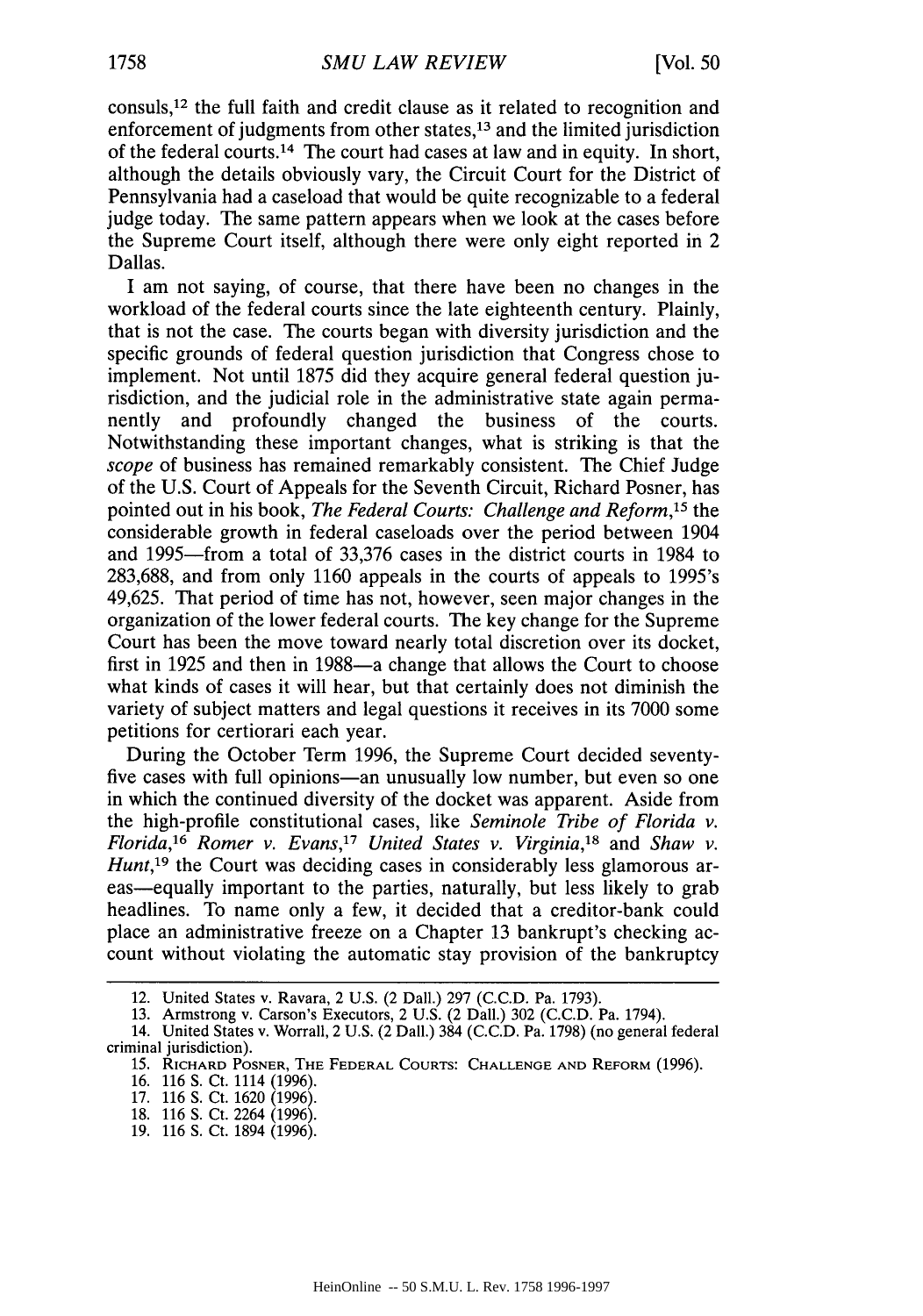laws,20 it decided that the domestic law of a signatory state of the Warsaw Convention governs the harm that is legally cognizable in a wrongful death action arising out of the shooting down of Korean Airlines flight  $007<sup>21</sup>$  and it decided that a finding that the extraordinary negligence of the captain of an oil tanker was the sole proximate cause of its grounding on a reef, after it broke away from a mooring facility, was enough to cut off the liability of the owner of the facility on breach of warranty grounds.<sup>22</sup>

My own experience on the court of appeals thus far, as well as my experience more than twenty years ago working for Judge Goldberg, has illustrated the "generalist" hypothesis only too well. I have participated in the decision of cases about First Amendment rights,23 about the constitutionality of the new Antiterrorism and Effective Death Penalty Act,<sup>24</sup> about the scope of qualified immunity for city officials in a variety of circumstances, 25 about the use of psychiatric expert witnesses in criminal trials,26 and about a death row prisoner's access to habeas corpus when counsel was ineffective.<sup>27</sup> I have also considered the placement of piers in Wisconsin, 28 salesmen at local building supply stores who may have violated state consumer protection laws, $29$  lawyers who would not pay referral fees,  $30$  the allocation of costs for environmental clean-up,  $31$  and the trust relationship between an ERISA plan administrator and a company employee.<sup>32</sup> The list goes on and on, but I am struck by the continuity between the nature of my work and that of my predecessors so many years ago.

As the federal courts have stayed the same, the rest of the world has changed profoundly. I will confine these observations to economic developments, because they have the greatest direct effect on our cases, but we could as well mention social developments such as the emancipation of the slaves, the universal franchise, elaboration of equal protection concepts, religious and moral developments, and the intractable problems of race, poverty, and family breakdown from which we are now suffering. From an economic standpoint, however, we all know what remarkable developments took place during the nineteenth and twentieth centuries. The Industrial Revolution itself was far from over in 1789, when the first

- 20. Citizens Bank of Maryland v. Strumpf, 116 S. Ct. 286 (1996).
- 21. Zicherman v. Korean Air Lines Co., 116 S. Ct. **629** (1996).
- 22. Exxon Co. U.S.A. v. Sofec, Inc., 116 **S.** Ct. 1813 (1996).
- 23. Brown v. Disciplinary Committee, 97 F.3d 96 (7th Cir. 1996).
- 24. Lindh v. Murphy, 96 F.3d 856 (7th Cir. 1996), *cert. granted,* 117 **S.** Ct. 726 (1997).
- 25. Erwin v. Daley, 92 F.3d 521 (7th Cir. 1996), *cert. denied,* 117 **S.** Ct. 958 (1997);

- 27. Hall v. Washington, **106** F.3d 742 (7th Cir. 1997).
- 28. Lopardo v. Fleming Cos., 97 F.3d 921 (7th Cir. 1996).
- 29. Thacker v. Menard, Inc., 105 F.3d 382 (7th Cir. 1996).
- 30. Freeman v. Mayer, 95 F.3d 569 (7th Cir. 1996).
- 31. Rumpke of Ind. Inc. v. Cummins Engine Co., 107 F.3d 1235 (7th Cir. 1997).
- 32. Ramsey v. Hercules Inc., 77 F.3d 199 (7th Cir. 1996).

Sledd v. Lindsay, 102 F.3d 282 (7th Cir. 1996), Clash v. Beatty, 77 F.3d 1045 (7th Cir. 1996). 26. United States v. Hall, Nos. 96-2085, 96-2206, 96-2142, 1997 WL 144433 (7th Cir. Mar. 31, 1997).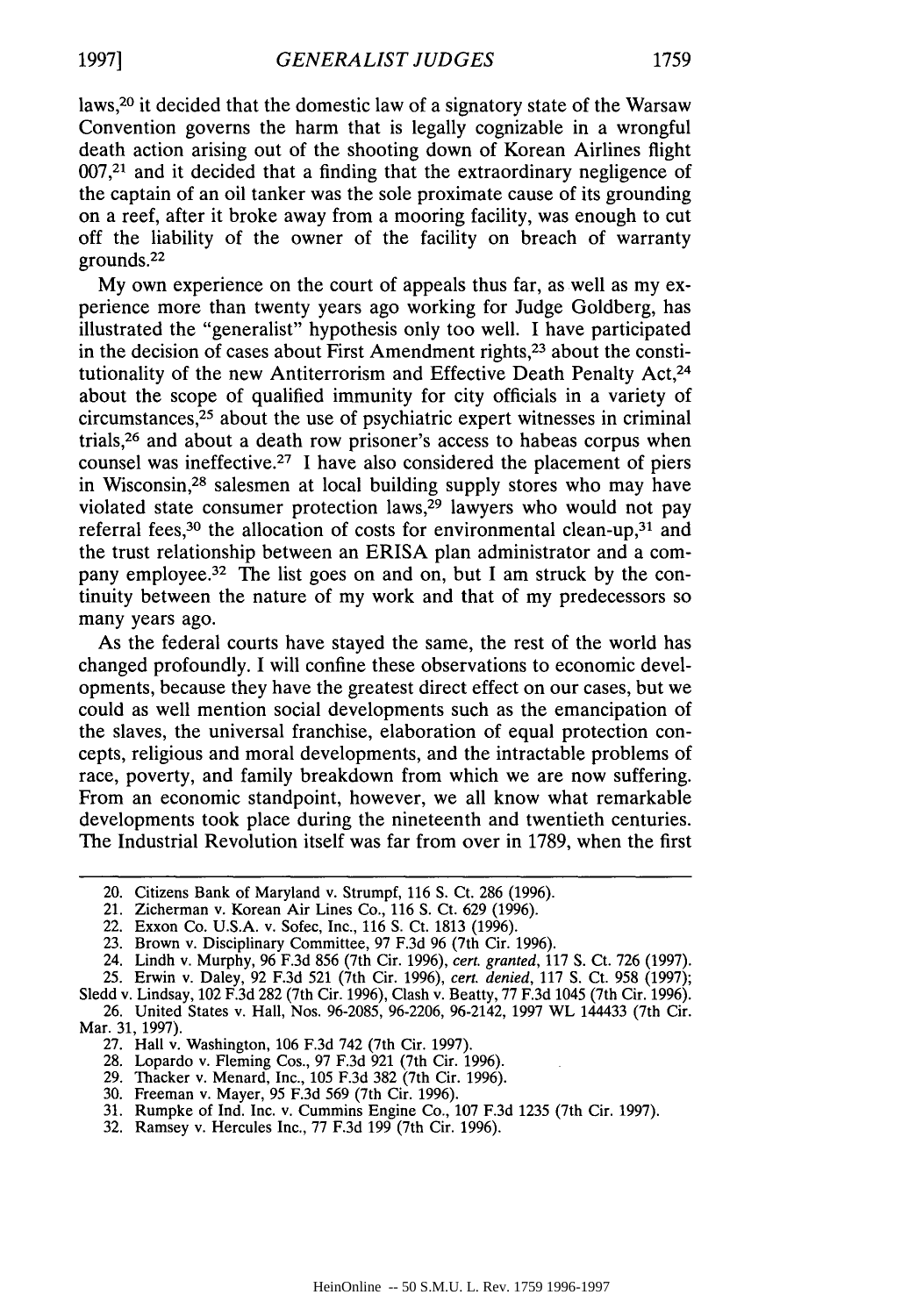federal judges sat. The modern corporation began its development in the early nineteenth century, allowing unprecedented accumulations of capital, which in turn made possible both industrial and managerial innovations at a rate theretofore unseen. This led to industrial specialization and productivity on a scale commensurate with the needs of the "manifest destiny" of the expanding nation. Technological advances grew, one giving rise to the next, in part because labor was never as plentiful as capital and resources in the United States, in part because the frontierspeople seem to have been natural "tinkerers," and in part because economic growth itself was so strong (particularly in the period after the Civil War). Industrialization itself led not only to growing functional specialization, but also to increasing differentiation in the economy's product mix.<sup>33</sup> With the introduction of the assembly line, interchangeable products, and mass production in the early twentieth century, economic specialization reached a new high point.<sup>34</sup>

Not surprisingly, the legal profession has followed suit. As Chief Judge Posner has written in his book *Overcoming Law,35* the legal profession in England had become recognizable by the end of the thirteenth century, and it resembled in many ways the craft guilds common to that time. He notes that "by the time of our Revolution the English legal profession had assumed something remarkably like its present form."<sup>36</sup> A small, elite group of barristers who alone were entitled to appear in court, coupled with a larger group of solicitors who handled the rest of legal business, constituted "the profession." The judges in turn were drawn entirely from the ranks of the more successful barristers (as they still are today). In the United States, not surprisingly, many of the more rigid forms of the English legal profession never took hold, like the barristersolicitor distinction. For a time, entry into the profession was quite open, but by the last quarter of the nineteenth century standards "tightened" (or, as some would say, the cartel began to restrict entry more vigorously). Not until the latter half of the twentieth century, however, did the legal profession begin to experience anything like the degree of specialization that industry had attained long before. Huge firms, with highly specialized departments, are a phenomenon of the 1960s and beyond. Today, although there are certainly still many solo practitioners who hang out a shingle and handle any and all cases that come along, few if any of these entrepreneurs could responsibly retain exclusive responsibility for a major antitrust case, or a toxic tort defense, or a complex overseas joint venture. Without specialization, how could one be sure she had found every relevant "in and out" of the Internal Revenue Code for her client,

<sup>33.</sup> **HAROLD** G. **VATrER, THE DRIVE TO** INDUSTRIAL **MATURITY: THE U.S. ECON-**OMY 1860-1914 (1975).

<sup>34.</sup> Some have wondered more recently if it was too "high," as they have studied Japanese industrial methods and looked for ways around the crushing monotony extreme specialization can bring.

<sup>35.</sup> RICHARD POSNER, OVERCOMING LAW (1995).

<sup>36.</sup> *Id.* at 47.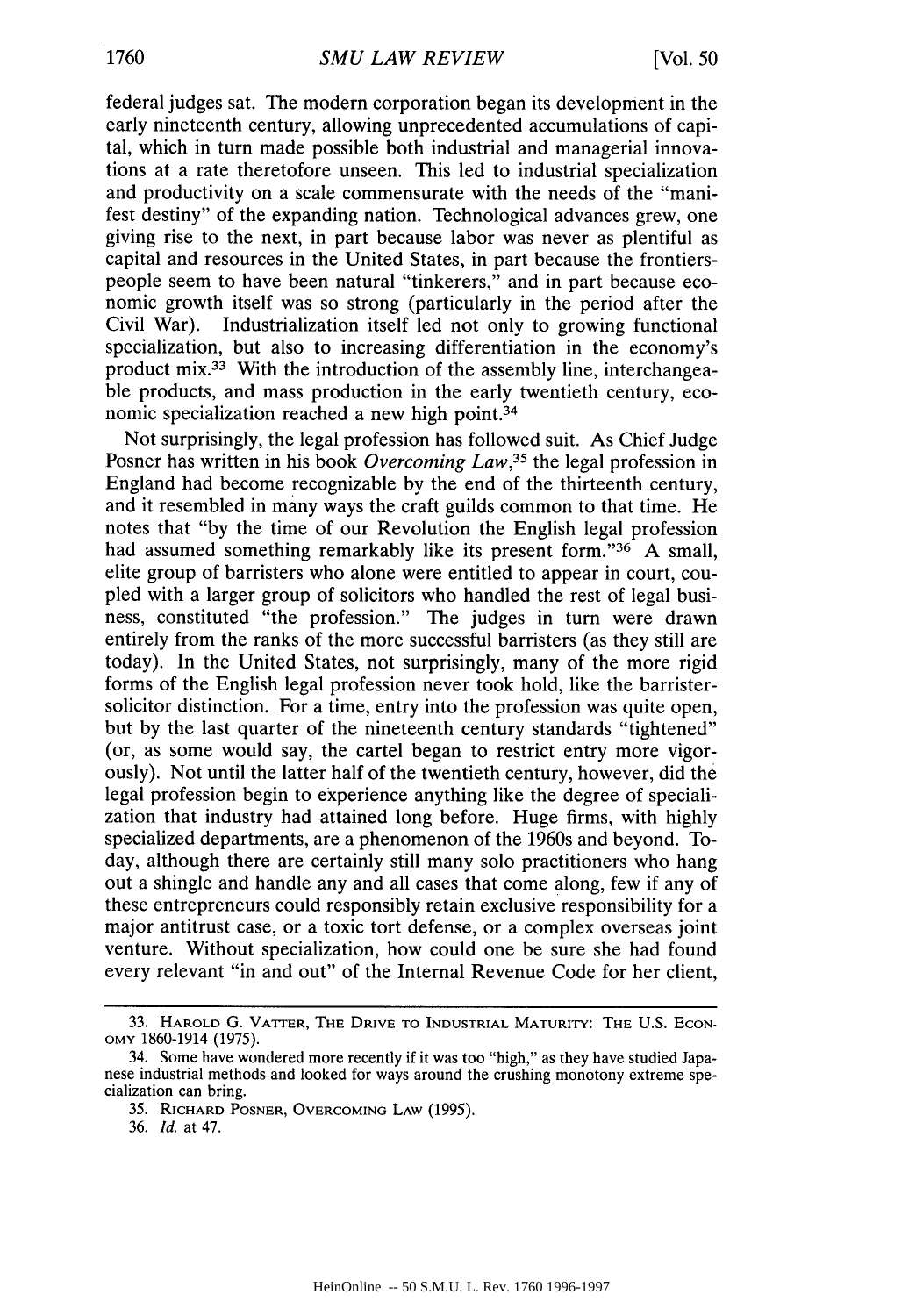or that she understood the way the Superfund laws (CERCLA and SARA) interact with the Bankruptcy Code, or that the copyright on certain computer software had been infringed? $37$  If not only the economy has opted for specialization, but the legal profession itself has followed suit, this makes the judges seem odder than ever. How can they continue to stand apart?

### II. A COMPARATIVE PERSPECTIVE

Outside the United States, judges do not stand apart. We must, in this connection, speak separately of the systems based on the great civil codes (principally the French and German codes) and those based on our Mother Country's common law, but the embrace of specialization in both groups is more enthusiastic than we have seen at home in our federal courts.

One of the most influential articles written on this subject was published more than ten years ago by my former colleague, Professor John H. Langbein, who was then at the University of Chicago Law School and who is now at Yale Law School. In *The German Advantage in Civil Procedure,38* Professor Langbein argued that the "striking shortcomings" of American procedure, including the costly and time-consuming pre-trial phase of cases, the difficulty of gleaning the "truth" from competing hired-gun expert witnesses, and other flaws of the adversary system, both would and could be ameliorated by borrowing a page or two from Germany. The role of the German judge was one thing he singled out for praise, because the judge has far greater power to direct the case, to narrow the issues, to engage experts responsible only to the court, and to bring matters to a close. Much of this is possible because of the career judiciary Germany uses, which is typical also of other civil law, Continental-style systems. Competent judges are promoted; others are not. These judges sit in either "ordinary" courts or the specialized court systems for administrative law, tax and fiscal matters, labor and employment law, and social security. There is also a separate constitutional Supreme Court, the *Bundesverfassungsgericht,* to which the other courts may refer constitutional matters. Even the ordinary courts have special divisions for matters like crime, probate, and domestic relations. Commercial matters have their own specialized chambers, in which both laypersons and professional judges play a role. One statistic underscores dramatically how different the German courts are from our own. The Federal Supreme Court, or *Bundesgerichtshof,* is at the top of the ordinary court system. It alone has 110 judges, who are organized in divisions or senates devoted to particular subject matters. This is a far cry from our nine Supreme Court justices, and bear in mind the German Federal Supreme Court does not hear constitutional cases!

<sup>37.</sup> *See generally id.*

<sup>38.</sup> John H. Langbein, *The German Advantage in Civil Procedure,* 52 U **CHI.** L. REV. 823 (1985).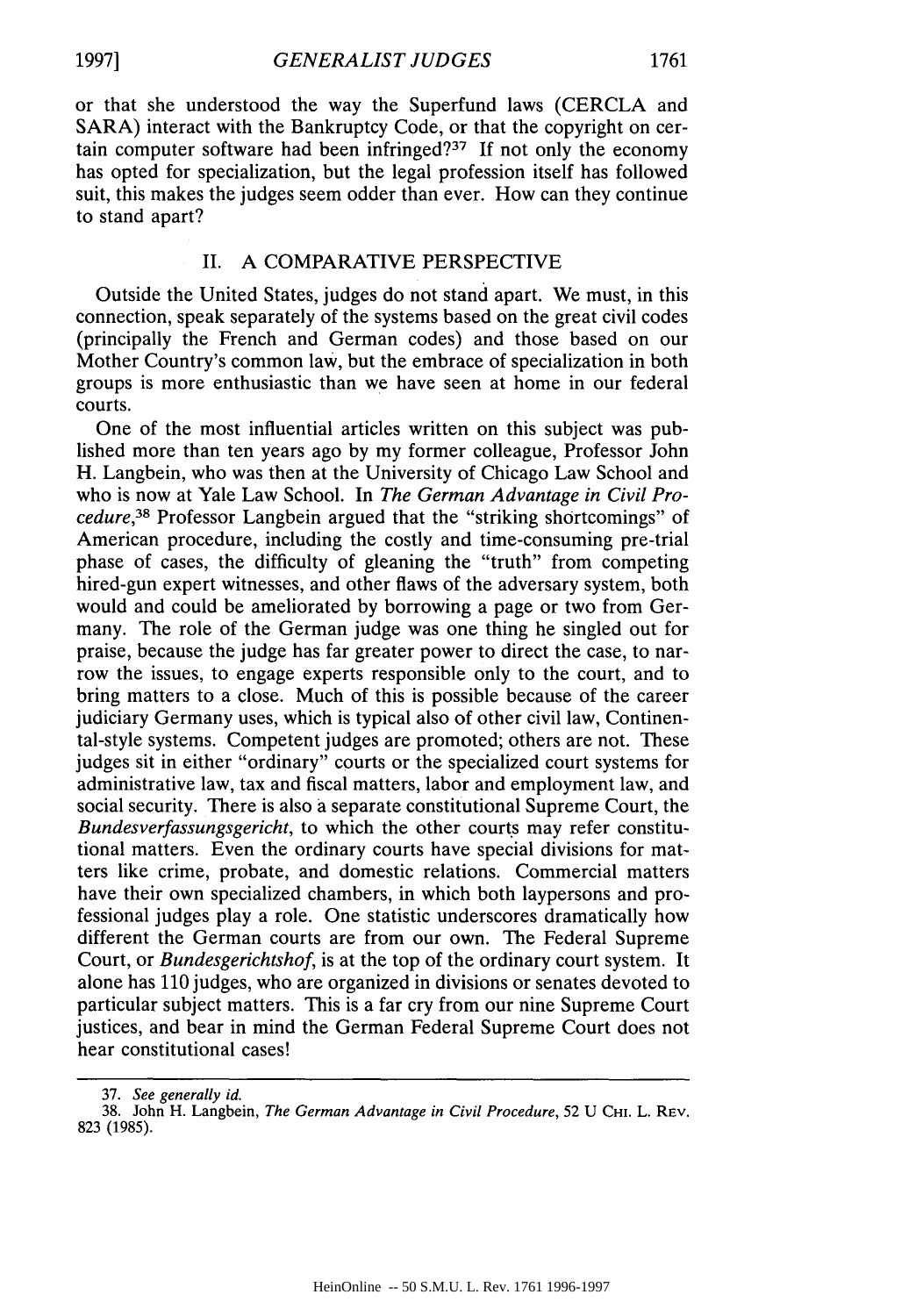In France, we see a somewhat different division of responsibility, but one reflecting a similar degree of specialization. It has two separate court systems, the ordinary courts and the administrative courts. The administrative system has two levels: the Regional Councils or Administrative Tribunals *(Tribunaux Administratifs),* and the Council of State *(Conseil* d'Etat), which has original jurisdiction over some very important cases and appellate jurisdiction over most others. The ordinary courts begin with the 172 Courts of First Instance *(Tribunaux de Grand Instance),* which are located in the various departments of the country. There are also separate police courts, correctional or criminal courts *(Tribunaux Correctionnnels),* the Assize Court *(Cour d'Assise)* for the most serious criminal cases, and a special criminal appellate court. In addition, there are twenty-seven courts of appeal, and finally the Supreme Court of Appeal, or *Cour de Cassation.* Like Germany, France also uses specialized commercial courts, in which the judges are not lawyers but businessmen, elected for two-year terms by the businesspersons and corporations in the district.

Even in the United Kingdom, the trend toward more specialization in the courts is clear. First, the distinction between civil and criminal jurisdiction appears in the court system (and hence, for the judges sitting on those courts). On the civil side, the courts with original jurisdiction are the High Court and the county courts. The High Court is divided into three divisions: the Queen's Bench Division, the Chancery Division, and the Family Division. Appeals go from the High Court to the Court of Appeal (Civil Division), where the Master of the Rolls and the Lords Justices of Appeal sit. That court normally sits with three members to a panel. Finally, the House of Lords (through the "Law Lords") has discretionary jurisdiction over appeals from the Court of Appeal. On the criminal side, the Crown Court (which sits in about ninety places) is the principal tribunal; appeals go to the Court of Appeal (Criminal Division), and as before, there is an opportunity to seek review by the House of Lords. There are also specialized courts, such as the industrial tribunals that administer employment-related legislation, and the restrictive practices court, which consider certain anti-competitive agreements.

One notable effect of the specialization that other countries have adopted for their judiciaries is the lack of a sense of crisis from growing caseloads and ever more sophisticated controversies. Undoubtedly, the former fact may partly be due to the lower rate of litigation in those countries-a phenomenon that stems from many sources, including the supply of lawyers, the cost of bringing a suit, the risk of losing a case if fees and costs must be paid, the amount of damages recoverable, the existence of a much more comprehensive social safety net, and so on. Sophistication of subject matter is plainly of less concern if the judges themselves specialize in the field, whether it be commercial law, environmental regulation, labor relations, criminal law, or constitutional law. With their career judiciaries and specialized courts, the Continental coun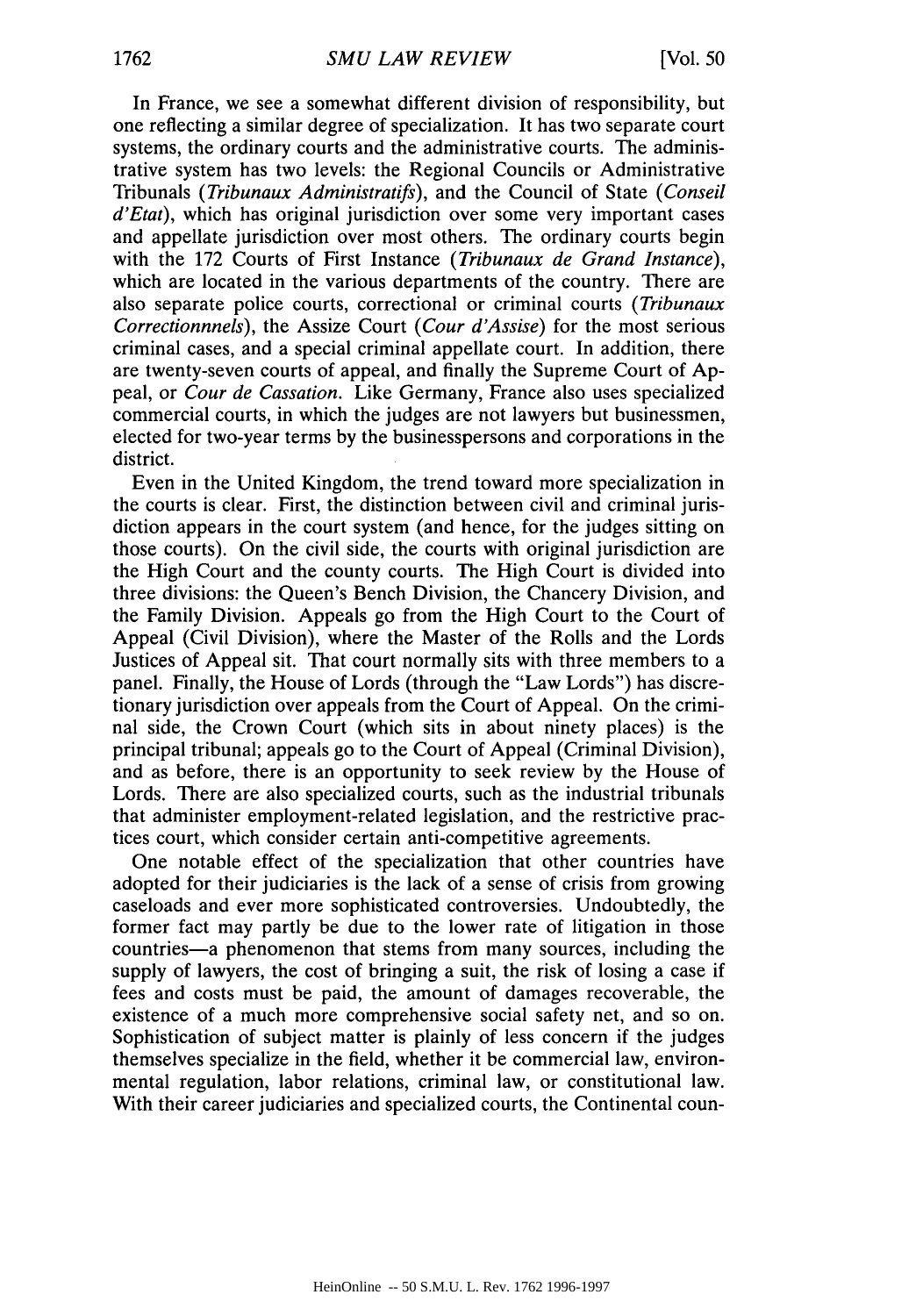tries have a judicial system that operates at a lower profile across the board than their American counterparts. Whether this means that they are more "successful," however, depends entirely on what we mean by success. As I will suggest in a few moments, I believe our system has preserved certain essential values precisely because it has resisted the kind of professionalization and specialization that others have adopted.

#### III. CHANGE IN THE UNITED STATES: THE STATE COURTS

Nevertheless, change is afoot here as well as abroad. The present picture in the United Kingdom bears a strong resemblance to the court systems that have developed in most of the states of the United States. Unlike the federal courts, which must always assure themselves that a case falls within the Article III constitutional grant of jurisdiction and (normally) some statutory heading of jurisdiction, the state courts are our courts of general jurisdiction. This does not mean, obviously, that every state court can hear every case, and in almost every state some functional specialization has occurred for areas like family law, wills and probate, and small claims. In some states, including Texas, separate criminal and civil courts exist, although Texas is unusual in having a separate Court of Criminal Appeals and in reserving its Supreme Court for exclusively civil matters.

Recently, some states have been experimenting more boldly with specialized tribunals, and the early reports appear to be positive. The newcomers all owe a debt to the 200-year-old Delaware Chancery Court, which has been, *de facto*, the nation's best known business court for many years. The Chancery Court has no jurisdiction over criminal and tort matters, and thus it is able to act quickly in important corporate governance matters. The business of incorporation is, of course, big business for Delaware, and its courts have responded by developing the expertise their constituents want.

New York inaugurated a new division of its State Supreme Court dedicated to commercial litigation on November 6, 1995. Between that date and July 31, 1996, a whopping 5024 new cases were filed in the Commercial Division in New York County alone.39 The new division was created out of a recognition that New York, as a world financial and commercial center, needed to meet the litigation needs of the business community. (This suggests an interesting competition among court systems, reminiscent of the earliest days of English law when the King's courts slowly took over business from the feudal and hundreds courts. Yet dispute resolution is, at its base, a service, and it should not be surprising that states will take steps to provide needed services to their important political constituents.) Reports suggest that the business community is happy with its new court. The court uses strong judicial case management techniques, it

39. *See* Robert L. Haig, *Can New York's New Commercial Division Resolve Business Disputes as Well as Anyone?,* Oct. 14, 1996, *available in* WLN 10835, 1996 WL 584460.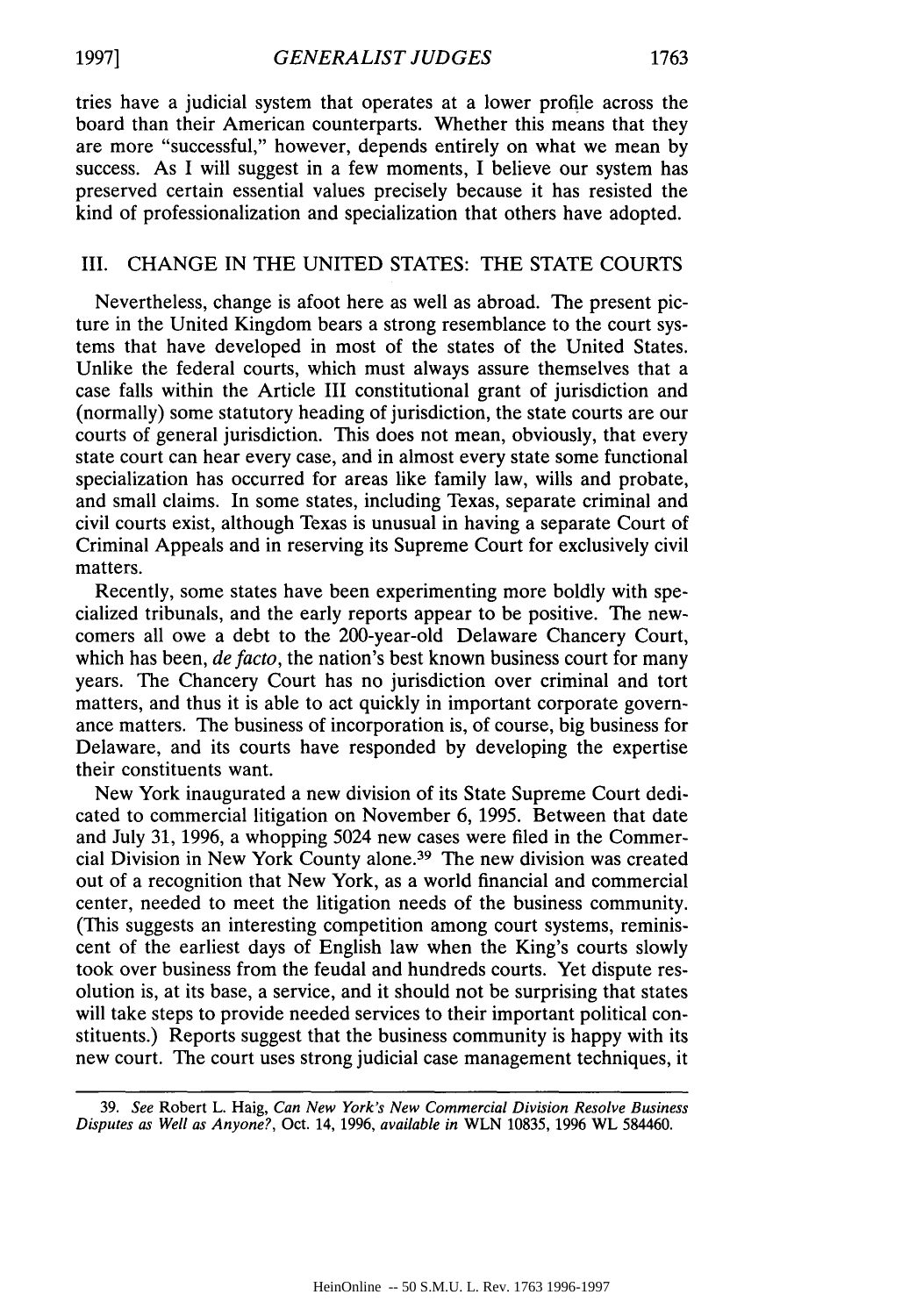has an automated case management system, and it has an alternative dispute resolution component that has resolved nearly half of the cases referred to it. The judges assigned to this court have also, naturally, become more expert in the subjects with which they deal.

The Commercial Division does not use a jurisdictional threshold for its cases, nor does it operate under any precise definition of the term "commercial" itself. Instead, the parties themselves designate the case as one for the Commercial Division, and one of the judges then reviews the case to see if it is suitable. This has not been a problem thus far, but it may prove troublesome if the court begins to get so many cases that it ends up turning away a significant number. The vagueness of the criteria will also bear watching, since there is a risk that the court will end up taking only the cases that are large in financial terms, leaving the smaller business disputes to the general civil division.

Other states, including North Carolina, Wisconsin, and Illinois, have adopted some variant of the commercial court. This is in keeping with the recommendation of the American Corporate Counsel Association Board of Directors' recommendation, adopted June 13, 1996. In that statement, the ACCA urged:

states to consider wherever appropriate the advantages of specialized procedures for resolution of business disputes. ACCA believes that the most effective way to realize such advantages is for states to create business courts or specialized court divisions or parts dedicated to business litigation.

The United States has a large and sophisticated business community with unique legal needs. Businesses have increasingly turned to other forums to resolve their disputes, to avoid the difficulties often encountered in overburdened state courts. However, the ACCA Board of Directors' statement supports public state court systems that can resolve commercial disputes efficiently. Business courts should result in more cost-effective and timely case processing and an improvement in the quality of dispositions. They will therefore foster a more favorable environment for creating and maintaining businesses, and will as a result enhance the economic well-being of the nation.

Business courts will ease pressure on overcrowded state court systems. Removing complex commercial cases from other parts of the courts will allow those parts to function more efficiently and will reduce the possibility that a few complicated commercial cases will displace the time and attention that the many other cases pending in those parts should receive. The legal issues in commercial litigation are often complex. Efficient resolution of these disputes requires the expertise of judges experienced in these areas and skilled at handling these cases.

The ACCA statement makes the idea of business courts sounds like a win-win game, better for business and better for all other litigants. Not surprisingly, the idea has not been received quite so warmly in all quarters. In California and Pennsylvania, plaintiffs' attorneys have lob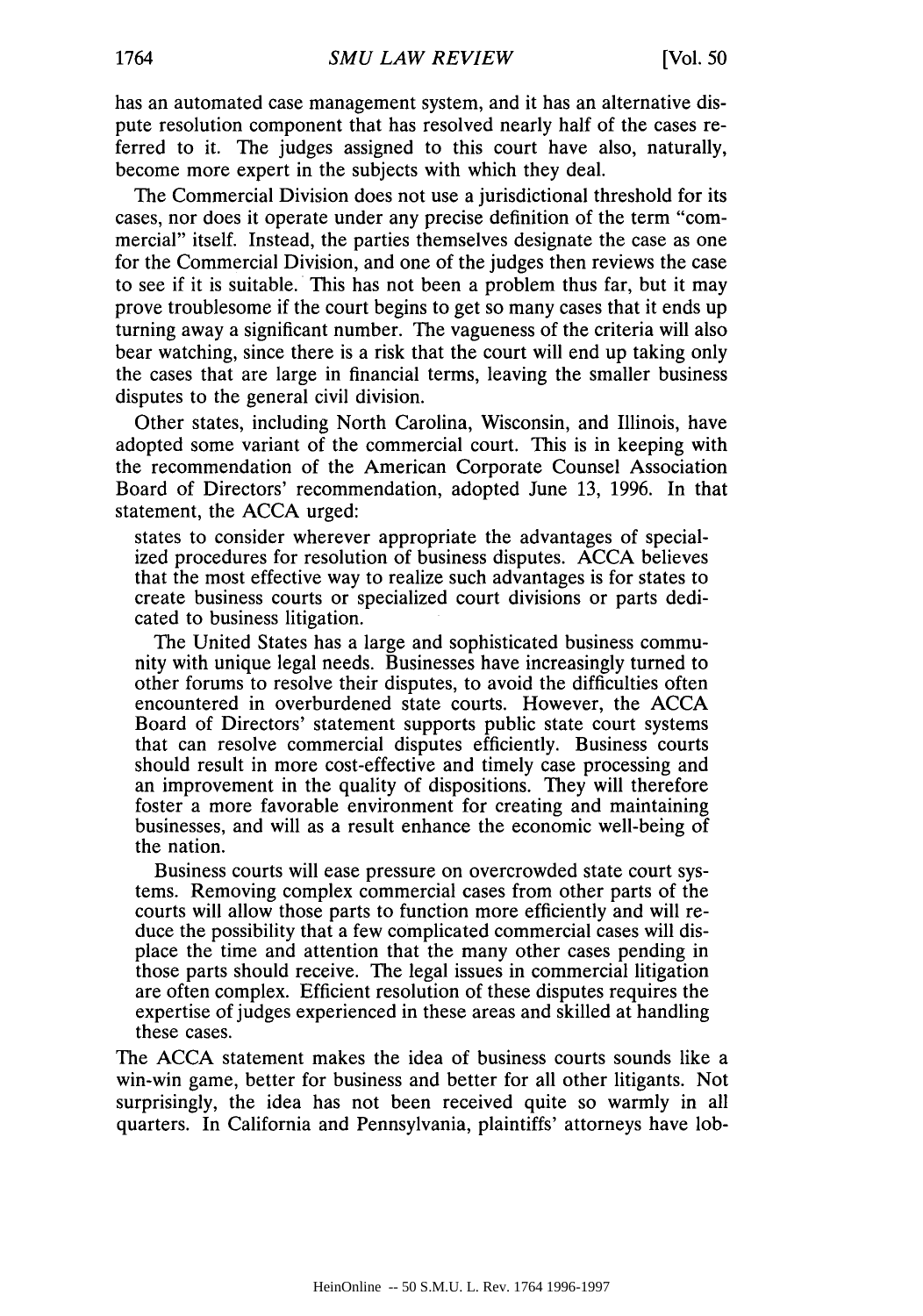bied against the creation of this kind of court. They argue that it is unfair to give special treatment for corporate litigants, that business courts are likely to favor hometown companies, and that the judges will become

## IV. THE FEDERAL COURTS: TO SPECIALIZE OR NOT TO SPECIALIZE?

captured by the interest groups they oversee.

Many of the same criticisms, and many of the same benefits, have been raised in the debate about the wisdom of increasing specialization in the federal courts. Before turning finally to that debate, it is worth looking at the existing ways in which the federal court system, broadly construed, has already moved down this line.

### A. EXISTING SPECIALIZATION

Even now, specialization is not entirely unknown in the Article III courts of the United States, and thus there are some Article III judges whose dockets are more regular and predictable than the rest of us. The most prominent example is the Court of Appeals for the Federal Circuit, which has a hodge-podge jurisdiction over areas that Congress thought needed a single national voice: patents, customs, certain other international trade matters, government employment matters, and claims against the United States. (It is interesting to note that the Federal Circuit, as the successor court to the Court of Customs Appeals, the Court of Patent Appeals, and then the Court of Customs and Patent Appeals, has had an ever-expanding scope of jurisdiction. There may be a lesson in this as other specialized tribunals are considered.) In addition, at the lower court level, we have the Article III Court of International Trade and the Foreign Intelligence Surveillance Court. There was also briefly the Commerce Court, which for three years heard certain appeals from Interstate Commerce Commission orders, and there was the Temporary Emergency Court of Appeals, which monitored the price control system put in place during the oil crisis.

The picture I want to paint would not be complete without remembering the Article I courts as well. The best known of these are the Tax Court and the Court of Federal Claims. Military courts still play a vital function in the system, and territorial courts, while less important in today's stable world than they once were, also continue to exist. In sheer numbers, though, the dominant Article I tribunals are the adjudicative bodies established in the administrative agencies, presided over by the administrative law judges (ALJs). Social security cases, labor cases, immigration cases, railroad disability cases, and countless others begin before ALJs and often enter the Article III system only at the court of appeals level. When they reach us, our review is deferential: the usual standard for looking at facts is the "substantial evidence" test, and agency interpretations of governing law receive deference from the courts under the *Chevron* doctrine. These Article I judges are the face of federal jus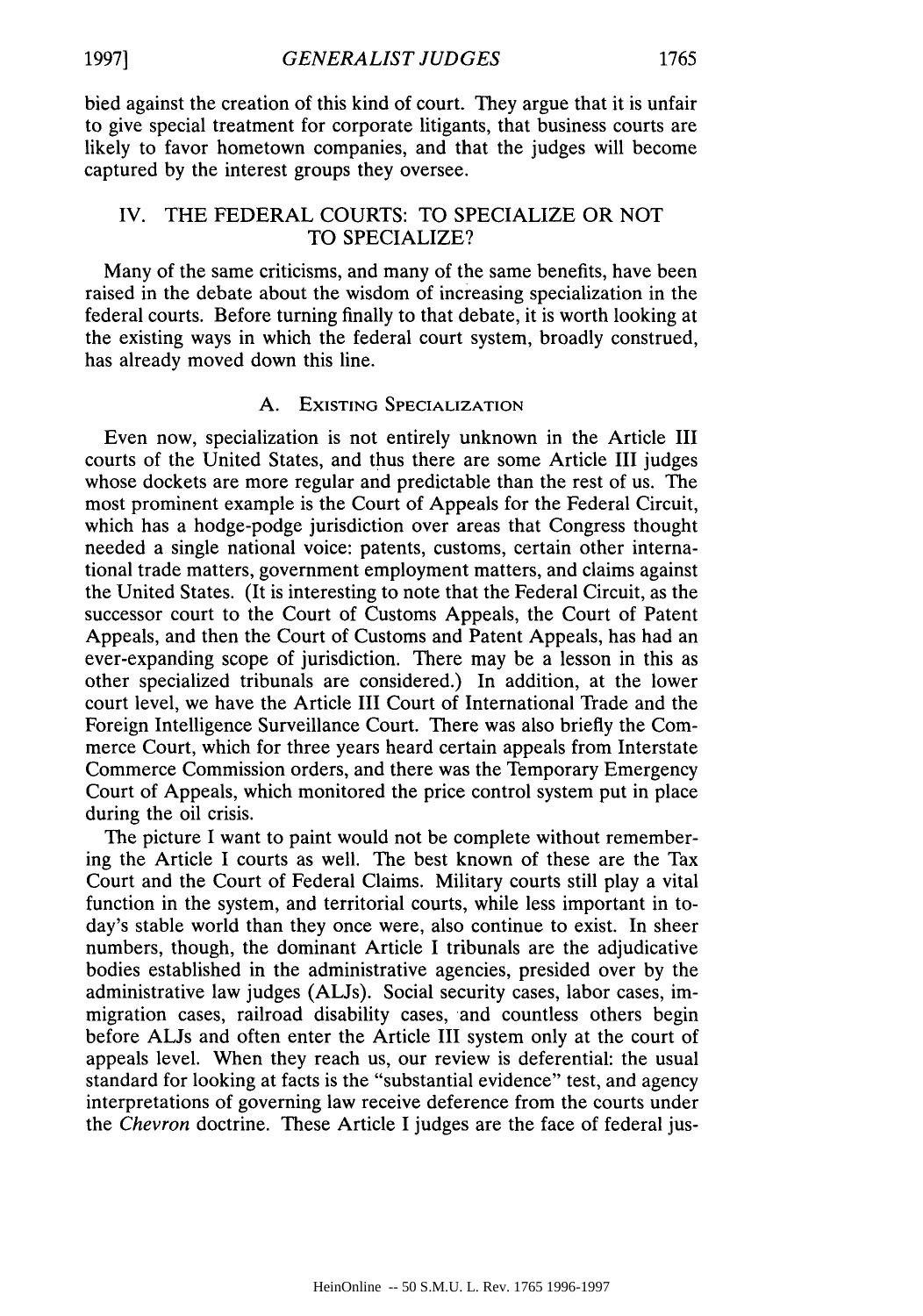tice for countless litigants whose problem lies with the federal government in some fashion. When we look at the system as a whole, we may not be as far out of step with the rest of the world as the Article III part of the judiciary would make one think.

#### B. **EXTANT** PROPOSALS

Should we take Article I tribunals into account when we consider whether Article III judges should continue to operate as generalists? In my opinion, the answer is clearly yes. Even though some discussions of this subject have looked only to Article III courts, we get a broader and more accurate picture of the possibilities if we also take into account the various Article I bodies. The Federal Courts Study Committee did not overlook the Article I courts when, in 1990, it recommended various ways of addressing the increasing demands on the federal judiciary. The trick is to know which administrative areas would benefit from the attention of specialized administrative review by neutral, professional administrative law judges, and at what point the perspective of the Article III judge becomes critical.

In addition to its recommendations relating to the Article I tribunals, such as the one to create a social security appeals board, the Federal Courts Study Committee suggested one new Article III court. It would have established an Article III appellate division of the Tax Court with exclusive jurisdiction over appeals in federal income, estate, and gift tax cases, and it would have restricted initial tax litigation to the trial division of the Article I Tax Court. Interestingly, it recommended *against* consolidation of the review of federal administrative agency orders in a specialized court of administrative appeals, principally for the reason that "a court with a monopoly over review of agency cases would necessarily be too large to be effectively administered." (The observation about size is undoubtedly true, given the number of agency cases that reach the district courts and the courts of appeals combined; whether the predicted difficulties of administration would result is more debatable, if we recall the example of the French courts.)

#### C. PROS & CONS

One can legitimately ask, in light of the changes in the economy, the experience in other countries, and the success of existing experiments in specialization in both the state and federal courts, whether we have been too modest in our moves in that direction. After all, specialization has its advantages. It can enhance efficiency; it would ensure that the adjudicators were knowledgeable in the subject matters presented to them (how many lawyers have not shuddered to try their first antitrust or CERCLA case to a neophyte federal judge); and it might increase uniformity of result across the country (as the example of the Federal Circuit's patent jurisdiction suggests). If these results came about, they would represent real gains for the system.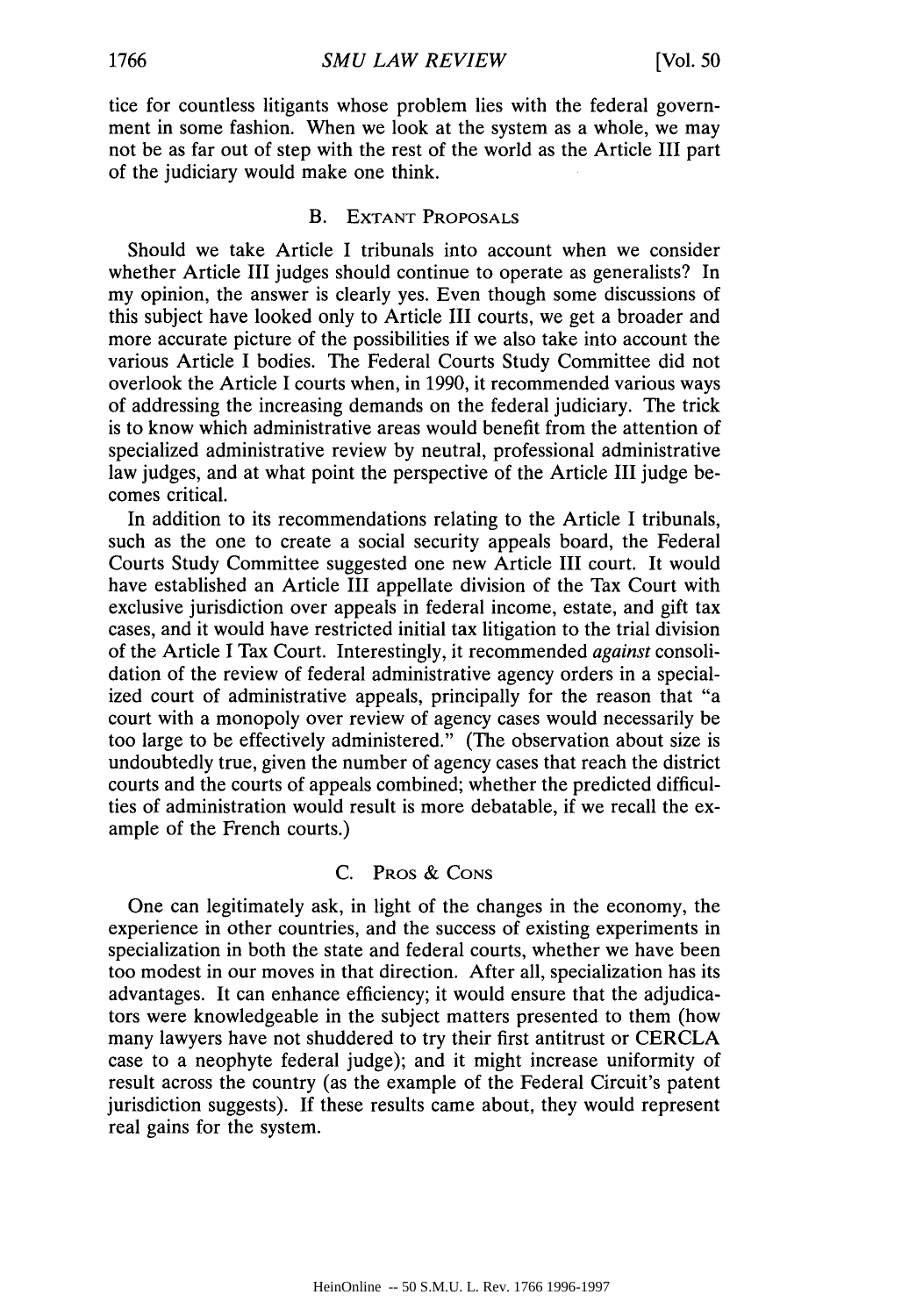Nevertheless, powerful arguments against fundamentally changing the role of the Article III judge also exist. In my view, the strongest one relates to the accountability of the courts to the rest of society. Generalist judges cannot become technocrats; they cannot hide behind specialized vocabulary and "insider" concerns. The need to explain even the most complex area to the generalist judge (and often to a jury as well) forces the bar to demystify legal doctrine and to make the law comprehensible. This creates obvious benefits for clients as well as courts, since in today's skeptical world clients are not likely to warm to the "trust me, I know what is best for you" explanation either.

Related to this observation is the fact that the generalist judge is less likely to become the victim of regulatory capture than her specialized counterpart, despite the best of intentions on the latter's side. If one never emerges from the world of antitrust, to take one field that I know well, one can lose sight of the broader goals that lie behind this area of law; one can forget the ways in which it relates to other fields of law like business torts, breaches of contract, and consumer protection, and more broadly the way this law fits into the loose "industrial policy" of the United States. Economic mumbo-jumbo is already prevalent in the field, but lawyers talk of the trade-off between the deadweight loss "triangle" and the income transfer "rectangle" at their peril in front of a judge who does not live and breathe the field. Specialists need to emerge from their cocoons from time to time and find out how their smaller world fits in with the larger one. Today, nothing prevents those who would prefer an "expert" decisionmaker from choosing the arbitration route.40 Once the aid of the courts is invoked, however, the broader perspective should legitimately be part of the picture.

Another advantage of the general docket comes from the cross-fertilization of ideas it makes possible. I have already experienced this personally, when I have looked at cases from one field and realized how an earlier decision in which I participated from a different field may suggest a creative answer to the problem. We still use the common law methodology of reasoning by analogy to a striking degree. Plainly, this can have its weaknesses, but when not taken to an obsessive degree it can also have its strengths. A problem of agency that occurs in the employment discrimination area is not so different from a problem of agency that occurs in the pension administration area, or even from a problem of agency that arises in the course of professional representation. Only generalist judges are able to take those insights and carry them across fields of the law.

Finally, the generalist perspective reveals that many seemingly different areas of the law give rise to legal issues that do not vary by the area. Due process may be the paradigmatic example. The way we think about due process should be a constant, whether we are talking about criminal

<sup>40.</sup> See Mitsubishi Motor Corp. v. Soler Chrysler-Plymouth, Inc., 473 U.S. 614 (1985) (permitting arbitration of international antitrust claims).